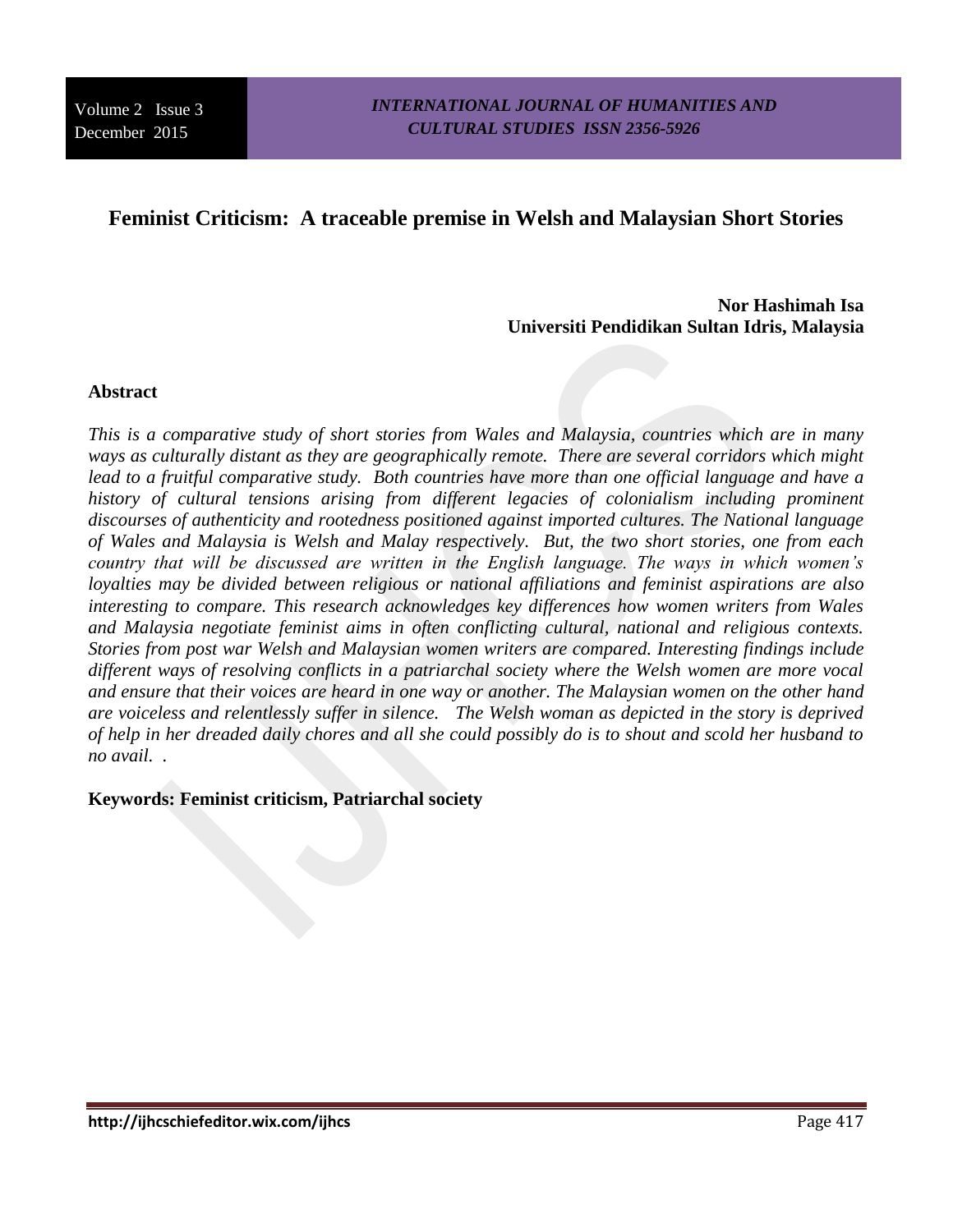Stories from post war Welsh and Malaysian women writers are compared. Interesting findings include different ways of resolving conflicts in a patriarchal society where the Welsh women are more vocal and ensure that their voices are heard in one way or another. The Malaysian women on the other hand are voiceless and relentlessly suffer in silence. This paper highlights stories by Welsh and Malaysian writers to identify the writers' ways of recognizing women and their experiences in combating issues in a patriarchal society. When Welsh story is compared with Malaysian story there are prominent ways the women characters used in confronting issues with male characters who are defiantly very patriarchal. Similarities and differences are revealed.

The stories compared are *Davis* (1967) by Sian Evans and *The Journey* (1967) by Shirley Lim. Both Welsh and Malaysian stories are written in English. Davis is about a husband named Fred Davis, who is rather lazy in terms of doing work in the farm and other chores at home. He feels that his wife nags him a lot, `Nagging night and day; it ain't my fault, damn you' (p.181). His wife Mary is very upset with his laziness and complains to him, telling him of his duties and that she has no vegetables to cook. They rely on their small patch of land and a few animals for consumption and to survive. Davis realises he has to do this and repair that but he deliberately does not do them as required of him, much to his wife's anger and frustration. She yells at him saying he is such a lazy pig and how she wished she did not marry him. In their bed at night he tries to rekindle the passion with her but to no avail. He promises her he will do the chores in the morning. But when morning comes Davis continues sleeping as his wife carries on with his difficult chores in the farm and the house.

*The Journey* by Shirley Lim was written in 1967, ten years after the country achieved its independence from the British. This story is about a Chinese young girl who is born into poverty with a pregnant mother, a gambler father and many siblings. Her father is a Mahjong player, a form of Chinese gambling. Her mother is a housewife and she has many children. The girl who is not named in this story is the eldest. Her mother asks her to go to a place to get some herbs for her. She has to board a bus and the journey is rather long. She follows her mother's specific directions on how to get to the place and what to do when she gets to the specific house. Although she is rather scared she willingly goes on this journey for the love of her mother. She knows this journey is vital for her mother. She reaches the house and takes the package from a man and pays him. She then boards the bus again to go home. Her mom boils the herbs and drinks the brew. The young girl is unaware that the herbal preparation is to help abort her mother's fetus. That night she is awakened by a loud groan of her mother in excruciating pain. She dashes to the bathroom and sees her mother lying on the floor in a pool of fresh blood, `Dark messes were splattered on the floor, her mother's clothes were blood-red with a flow from some secret wound, while the woman herself squatted, eyes contracted, body rigid and contorted' (p.17). The girl feels repulsive of blood but in the pale light she helps her mother, giving her warm sweet milk from the baby's flask. As her mother lay asleep, the girl cleans the bathroom floor, scrubbing and pouring water.

The story ends with the young girl pouring cold water, shuddering and crying as she cleans her mother's blood on the floor. She is too young to understand that the herbs she took earlier are actually for abortion. Her mother does not want any more children as the youngest one is still a baby. She is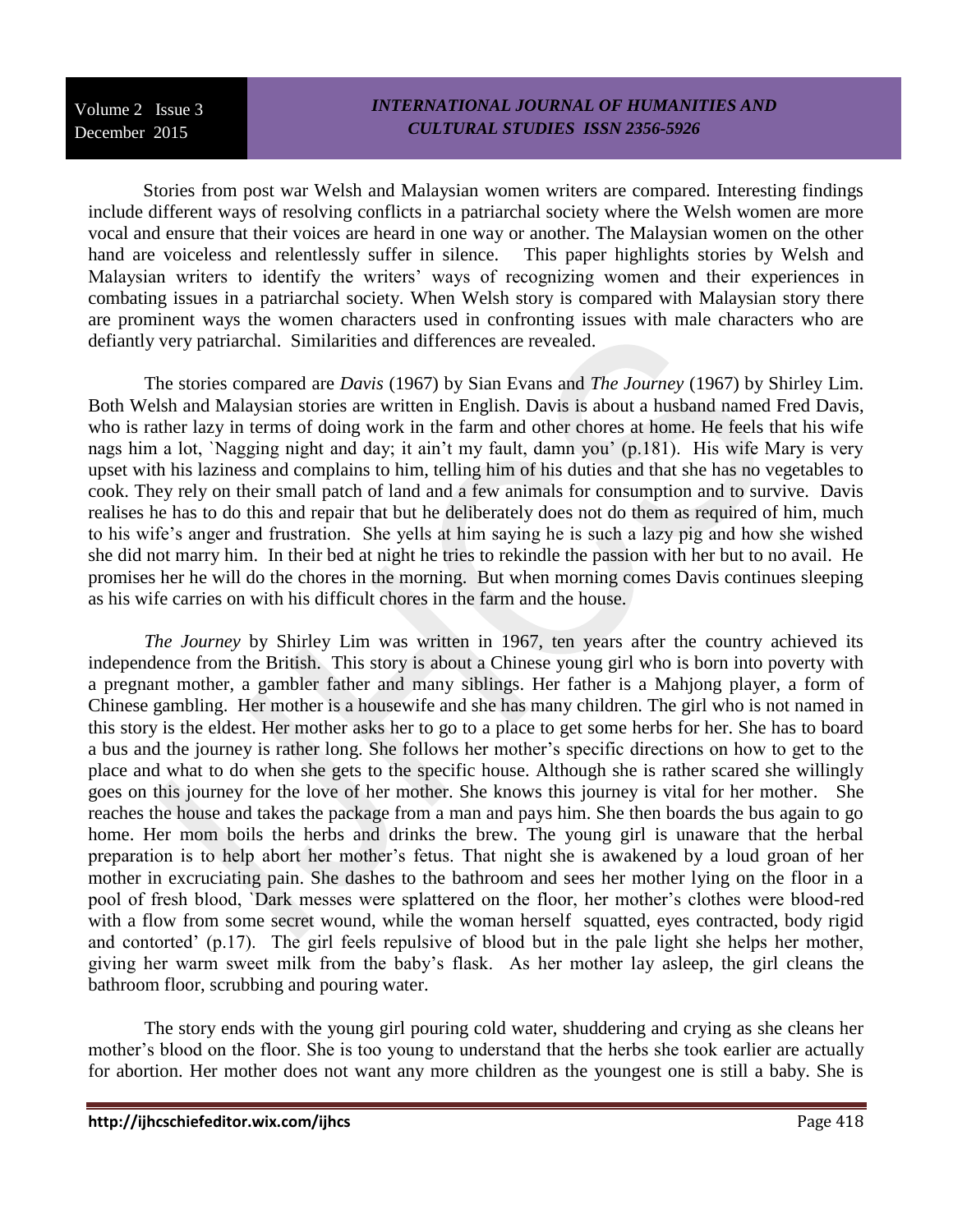weak and has many children. She has no choice but to take matters into her own hands and drink the herbs. She suffers in silence because her husband only cares for his gambling. The mother endures deprivation of love and care by her dominant husband as she tries to tend to her many children and her daily duties.

It is evident that the female characters in both stories yearn for their male partners' attention, love and care. It is apparent a female yearning for something that is lost from a male significant other or husband is portrayed in *Davis* and *The Journey*. The female characters in *Davis* and *The Journey* appear to want their partners to listen to them and to share their sorrows but to no gain. The object of much yearning for attention and care in all stories is unquestionably desire for a man's love and care. With his love comes his affection and undivided attention. A feminist writing would still agree that men and women need one another biologically and emotionally. One completes the other and therefore if one is not getting enough attention from the other the person will definitely feel it and is affected miserably. In these stories the women negotiate feminist aims such as to just ignore the abuse, continue with their chores, move on with their lives or find other means to handle their problems. In so doing they may endanger their lives such as in the case of the pregnant mother in *The Journey*.

Felman states that just as man considers himself superior to nature, so he considers himself superior to woman (p.321). This is irrefutably true as men have the last say in many cultural settings. The parallel between the stories is Welsh and Malaysian women are subjected to suppression and alienation by their husbands in patriarchal dominated societies regardless of cultural and geographical setting. It is evident that in these stories, the women are treated as mere objects by the men. They are silenced by the patriarchal dominated men. Sands & Nuccio (2008) say feminist writings across disciplines have illuminated an understanding of the status of women in a patriarchal society, sexist biases in social and behavioral theories, and the feminization of poverty. The difference is whether the Welsh and Malaysian women find ways to liberate themselves from their stifling environment. If they did then what are the ways they attempt to resist the men's domination?

In the stories, the writers show us the female characters are stifled and alienated by the males' demonstration of a very patriarchal dominance. The males are the husbands and the breadwinners for the family and the wives are just the female caretakers. They are not treated as wives, showered with love but merely the persons who take care of their food and needs and who work for them. Tolan F. explains how De Beauvoir, a French philosopher and novelist constructed an epic account of gender throughout history, examining biological, psychological, historical, and cultural explanation for the reduction of women to a second and lesser sex (p.320). Felman, S (1993). in her article `Women and Madness. The Critical Phallacy (p.133 -153) quotes a book that derives and disputes a 'female psychology' conditioned by an oppressive and patriarchal male culture. (p.134)

The Welsh woman has a voice and demonstrates some form of resistance. She releases her bitterness and sadness by calling her husband lazy pig and saying she wishes she did not marry him. She has courage to resist suppression and alienation because Welsh women have a different value orientation and culture than the Malaysian women. The Welsh women had some education and some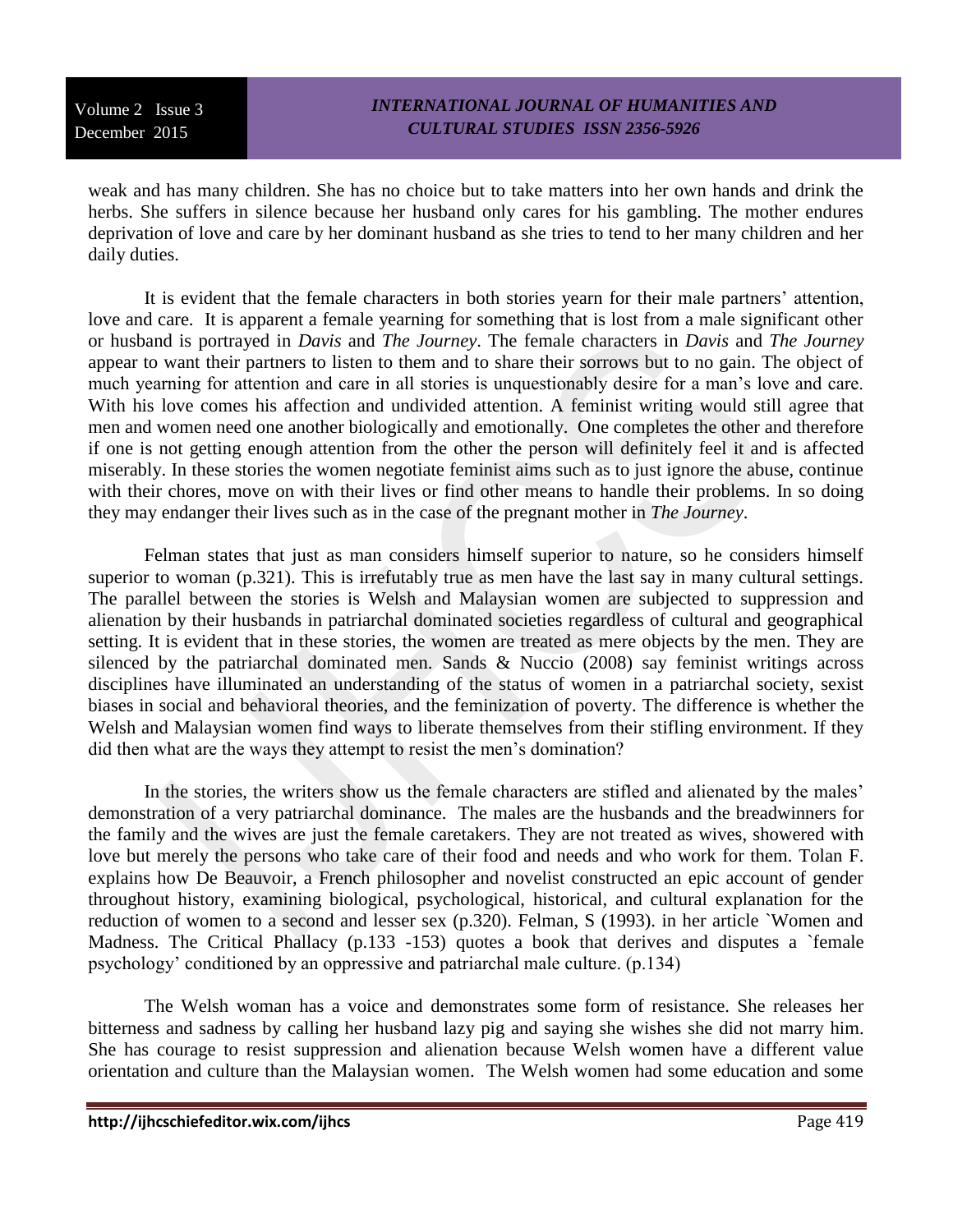## *INTERNATIONAL JOURNAL OF HUMANITIES AND CULTURAL STUDIES ISSN 2356-5926*

went to college. In Wales the women had free education which even started as early as the eighteenth century. There was the women's movement that started in France which was responsible for many women movements in Europe. Welsh women in early twentieth-century took part in protests and many were put in jail. Hence, the psyche of the Welsh woman writer is portrayed in the story. There is some distinct difference between the stories in terms of the timeline. In Malaysia not many women are educated in early post independence or post Second World War. The only education they probably would have received is lower primary. They received little or no education during pre independence which affects their lives during post independence. What they had was just little education from Primary vernacular schools in their villages and they did not continue to English Secondary schools. The Welsh women on the hand had education from biblical teachings in churches to secondary schools. Some Welsh women had the opportunity to study in universities in Wales and England.

The similarity in the stories is that the women are all `abused' and harassed by their husbands. Here, abused is not physically abuse but abuse in terms of not helping out with chores that are theirs and giving a deaf ear to their female partners. The women are wives and in *the journey*, she is a mother of many children. Yet, both are not given the respect they deserve. In *Davis*, Karen is constantly doing her husband's chores because he is too lazy to do them. Isn't it the duty of the male in a family to put food on the table for his wife and children? In *Davis*, there are no children, yet, it is such an ordeal for Davis the husband to do his daily chores. He is too indolent because he knows if he does not execute the cumbersome chores the wife Karen will do them instead.

Another similarity is the women abide to all foes and fancies of the husbands as obedient wives. Karen in *Davis* still prepares her husband's supper although she yells and screams at him for being so lazy. Apparently, the female character in *The Journey* by Shirley Lim cannot discuss this issue of not wanting anymore children with her dominating gambling husband. Being a woman and a wife she has no choice but to drink the preparation of herbs to abort the fetus. This is the tragic fate of being a woman in a patriarchal society. In *The journey*, the Chinese wife who is the mother of many children takes care of her family and endures her fate in silent. She is voiceless even to the extent of drinking herbs preparation to abort her fetus illegally. She has had enough of successive pregnancies. Hence, she takes care of it in her own dangerous way. On the contrary, Karen in *Davis* finds her voice by scolding and yelling at her lazy husband but in *The journey* the Chinese wife is voiceless. Perhaps it is due to her Chinese or Asian culture. In the early days, the superiority of the Chinese father is carried to such an absurd length like sons cannot sit at the same table with their fathers if there are any guests present. Eastern values such as that of the Chinese and Malay stress respect to elders, especially the father. Nor Hashimah Isa (2007) states the Chinese or Malay father is superior because he is the man of the house and responsible for everyone and everything under his roof. His accountability is huge. Hence, he must ensure that the children obey and respect him and this is to discipline the children. The father knows that children, being merely children, would definitely behave unbecomingly especially in the presence of guests. Be it to discipline the children or to uphold their superiority, Chinese fathers and parents work to earn filial respect from their children. This respect for fathers and the elders is still a strong value that is inherited for years.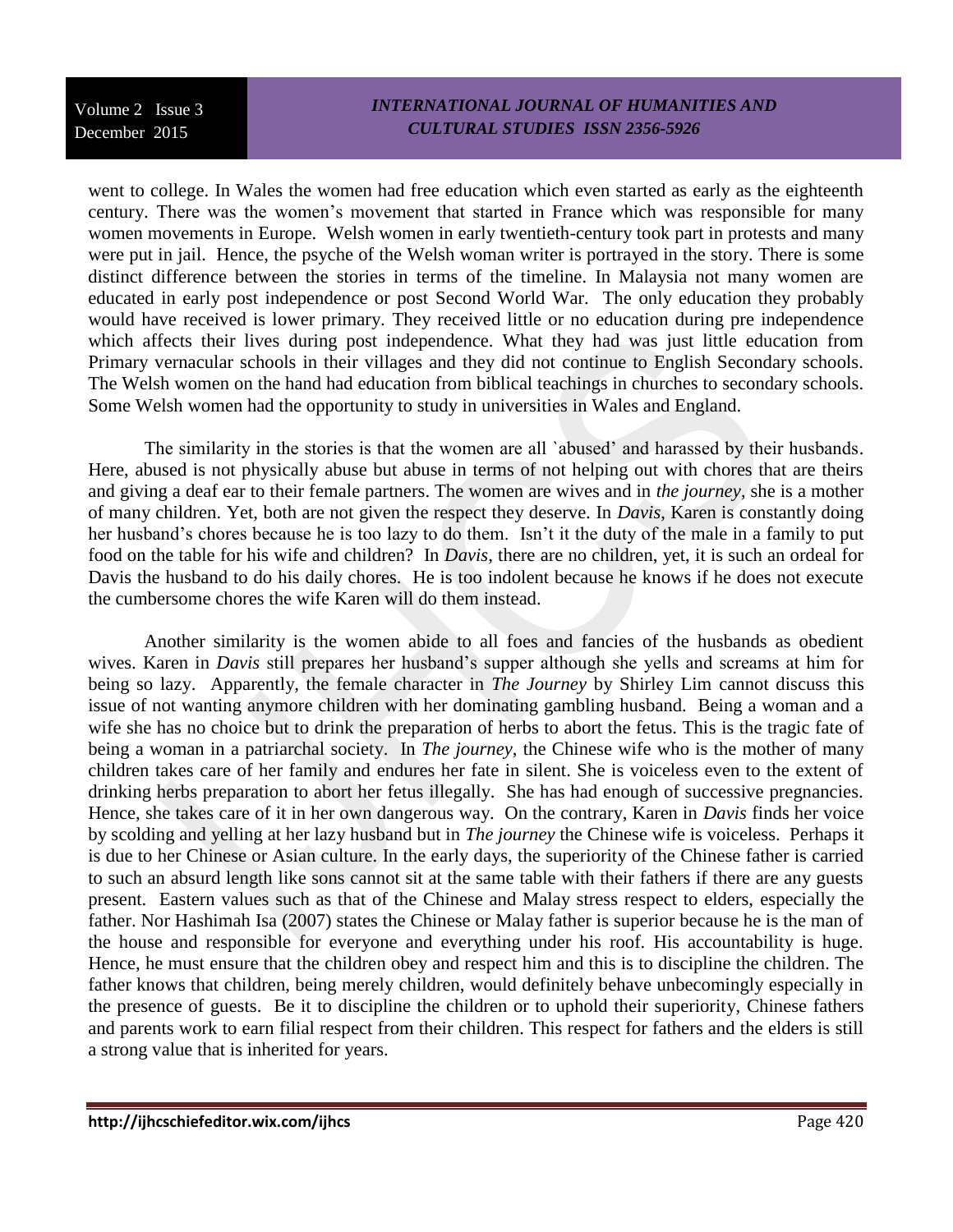### *INTERNATIONAL JOURNAL OF HUMANITIES AND CULTURAL STUDIES ISSN 2356-5926*

The Welsh and Malaysian women had very difficult and demanding domestic chores as wives and mothers in a very patriarchal community. The Welsh and Malaysian men as males in a very patriarchal society may have disregarded or suppressed their wives' feelings or their attempts to be heard. More often than not the women were thrown into obscurity. They existed only to prepare food, scrub soiled clothes, and wash dirty dishes. Not to mention other tasks prioritized to the family like giving birth and taking care of the children and husbands. Beddoe, D (2000) says the Welsh women had to scrub their husbands' backs that were dirty with black coal daily. Mothers were too busy doing other chores like cooking and feeding husbands who had to go back to work in the quarries.

In conclusion, regardless of any geographical or cultural location women writers bring forth the suppression and annihilation experienced by fellow women via their literary works. Depictions of women's loyalties that may be divided between religious or national affiliations and feminist aspirations in combating patriarchal society are made known through their creative works. Welsh and Malaysian women endure deprivation of love and care by their husbands and partner but they differ by having a voice. This is due to their cultural and religious value orientations that allow them to find their or prevent them from doing so.